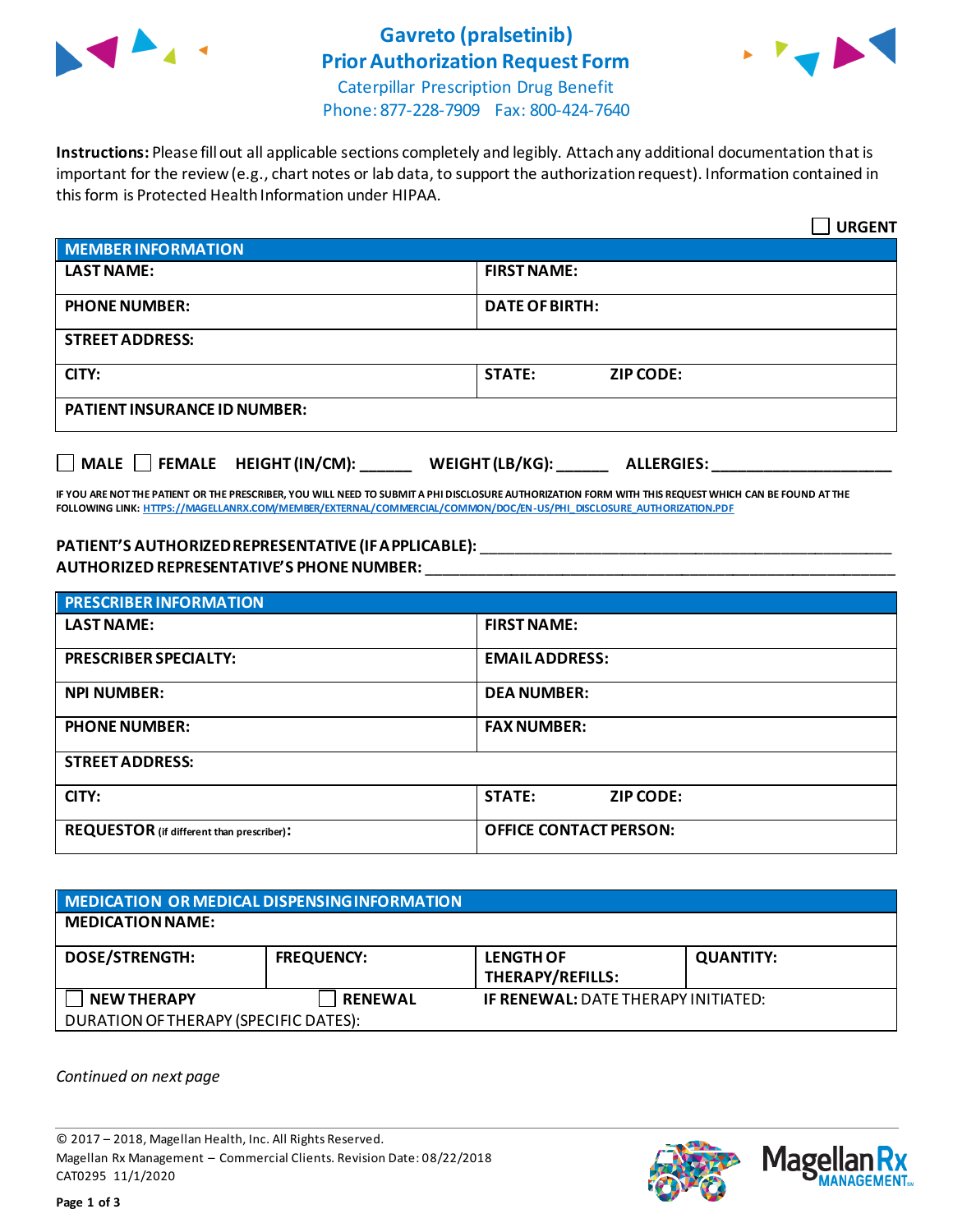

## **Gavreto(pralsetinib) Prior Authorization Request Form**



Caterpillar Prescription Drug Benefit Phone: 877-228-7909 Fax: 800-424-7640

| MEMBER'S LAST NAME: NAME AND A STATE AND A STATE OF THE STATE OF THE STATE OF THE STATE OF THE STATE OF THE ST                                                                                                                                                                                                                                                                                                                                                                                                           | MEMBER'S FIRST NAME: _________                                                                    |                                                       |  |
|--------------------------------------------------------------------------------------------------------------------------------------------------------------------------------------------------------------------------------------------------------------------------------------------------------------------------------------------------------------------------------------------------------------------------------------------------------------------------------------------------------------------------|---------------------------------------------------------------------------------------------------|-------------------------------------------------------|--|
|                                                                                                                                                                                                                                                                                                                                                                                                                                                                                                                          | 1. HAS THE PATIENT TRIED ANY OTHER MEDICATIONS FOR THIS CONDITION?   YES (if yes, complete below) | <b>NO</b>                                             |  |
| <b>MEDICATION/THERAPY (SPECIFY</b><br>DRUG NAME AND DOSAGE):                                                                                                                                                                                                                                                                                                                                                                                                                                                             | <b>DURATION OF THERAPY (SPECIFY</b><br>DATES):                                                    | <b>RESPONSE/REASON FOR</b><br><b>FAILURE/ALLERGY:</b> |  |
| <b>2. LIST DIAGNOSES:</b>                                                                                                                                                                                                                                                                                                                                                                                                                                                                                                |                                                                                                   | <b>ICD-10:</b>                                        |  |
| □ Locally advanced or metastatic non-small cell lung cancer (NSCLC)<br>□ Other diagnosis: _________________________ICD-10_____________________________                                                                                                                                                                                                                                                                                                                                                                   |                                                                                                   |                                                       |  |
| 3. REQUIRED CLINICAL INFORMATION: PLEASE PROVIDE ALL RELEVANT CLINICAL INFORMATION TO SUPPORT A<br>PRIOR AUTHORIZATION.                                                                                                                                                                                                                                                                                                                                                                                                  |                                                                                                   |                                                       |  |
| <b>Clinical Information:</b>                                                                                                                                                                                                                                                                                                                                                                                                                                                                                             |                                                                                                   |                                                       |  |
| Is this drug being prescribed to this patient as part of a treatment regimen specified within a sponsored clinical<br>trial? $\Box$ Yes $\Box$ No<br>Does patient's non-small cell lung cancer have a RET rearrangement/ fusion? □ Yes □ No Please submit<br>documentation.<br>Does patient's tumor have any other primary driver alteration, such as a targetable EGFR, ALK, ROS1 or BRAF<br>mutation? □ Yes □ No<br>Is patient's disease resectable? DYes D No                                                         |                                                                                                   |                                                       |  |
| Are there any other comments, diagnoses, symptoms, medications tried or failed, and/or any other information the<br>physician feels is important to this review?                                                                                                                                                                                                                                                                                                                                                         |                                                                                                   |                                                       |  |
| Please note: Not all drugs/diagnosis are covered on all plans. This request may be denied unless all required<br>information is received.                                                                                                                                                                                                                                                                                                                                                                                |                                                                                                   |                                                       |  |
| ATTESTATION: I attest the information provided is true and accurate to the best of my knowledge. I understand that<br>the Health Plan, insurer, Medical Group or its designees may perform a routine audit and request the medical<br>information necessary to verify the accuracy of the information reported on this form.                                                                                                                                                                                             |                                                                                                   |                                                       |  |
|                                                                                                                                                                                                                                                                                                                                                                                                                                                                                                                          | Prescriber Signature or Electronic I.D. Verification: __________________________                  | Date:                                                 |  |
|                                                                                                                                                                                                                                                                                                                                                                                                                                                                                                                          |                                                                                                   |                                                       |  |
| CONFIDENTIALITY NOTICE: The documents accompanying this transmission contain confidential health information that is legally privileged. If<br>you are not the intended recipient, you are hereby notified that any disclosure, copying, distribution, or action taken in re liance on the contents<br>of these documents is strictly prohibited. If you have received this information in error, please notify the sender immediately (via return FAX)<br>and arrange for the return or destruction of these documents. |                                                                                                   |                                                       |  |
|                                                                                                                                                                                                                                                                                                                                                                                                                                                                                                                          |                                                                                                   |                                                       |  |

© 2017 – 2018, Magellan Health, Inc. All Rights Reserved. Magellan Rx Management – Commercial Clients. Revision Date: 08/22/2018 CAT0295 11/1/2020